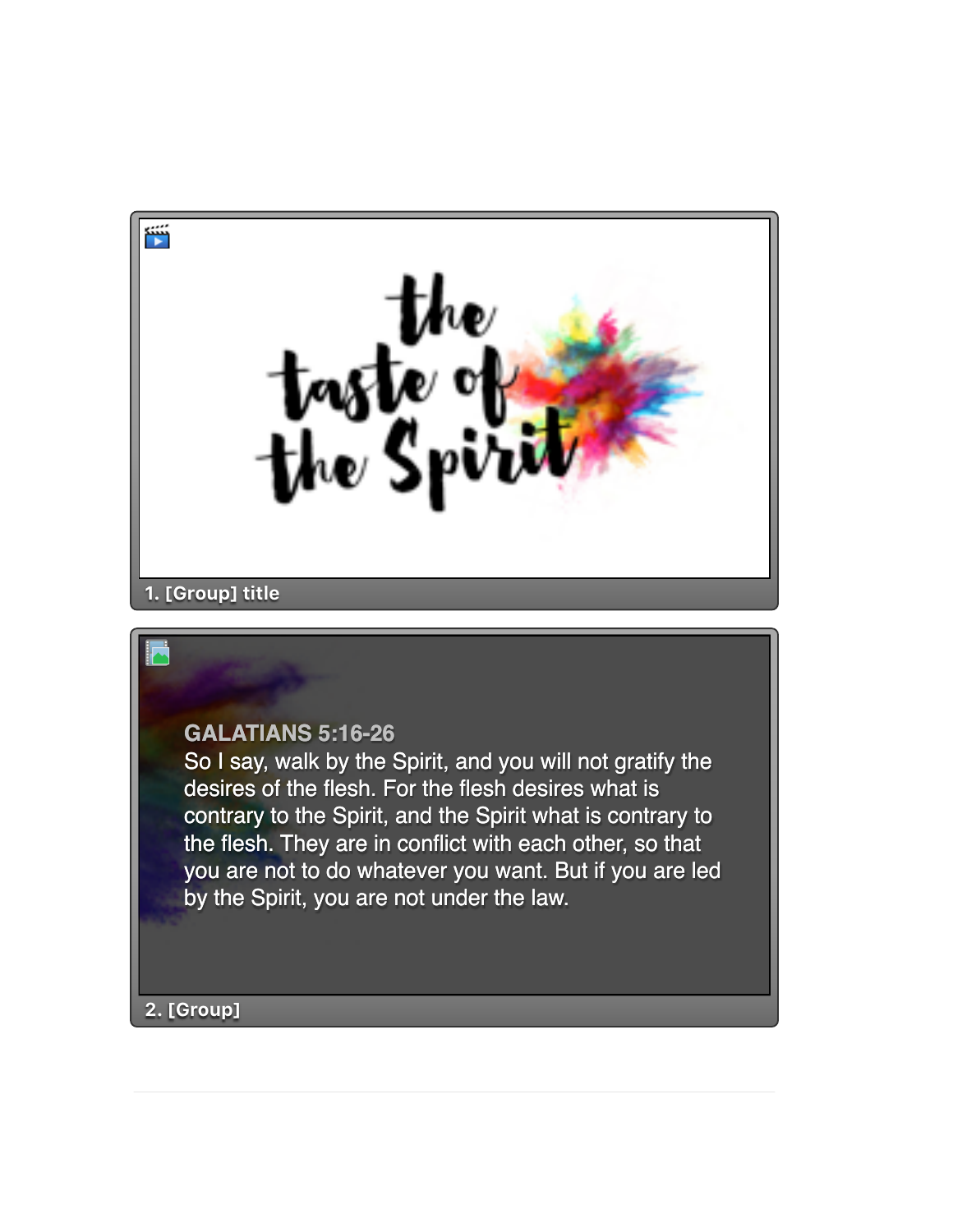The acts of the flesh are obvious: sexual immorality, impurity and debauchery; idolatry and witchcraft; hatred, discord, jealousy, fits of rage, selfish ambition, dissensions, factions and envy; drunkenness, orgies, and the like. I warn you, as I did before, that those who live like this will not inherit the kingdom of God.

But the fruit of the Spirit is love, joy, peace, forbearance, kindness, goodness, faithfulness, gentleness and self-control. Against such things there is no law. Those who belong to Christ Jesus have crucified the flesh with its passions and desires. Since we live by the Spirit, let us keep in step with the Spirit. Let us not become conceited, provoking and envying each other.

**3.**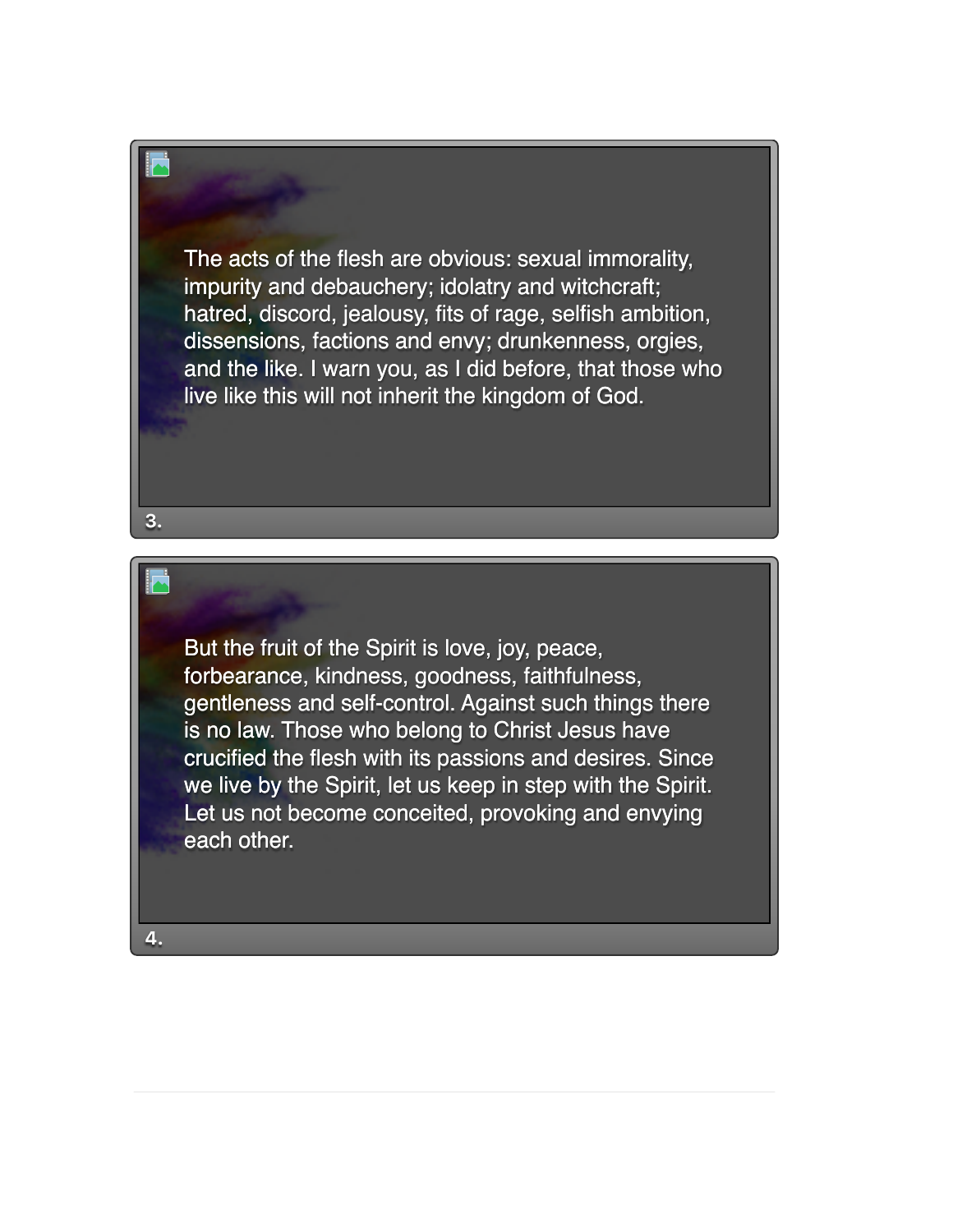## **MATTHEW 7:15-16**

"Beware of false prophets who come disguised as harmless sheep but are really vicious wolves. You can identify them by their fruit, that is, by the way they act. Can you pick grapes from thorn bushes, or figs from thistles?

## **5. [Group]**

## **MATTHEW 7:17-20**

A good tree produces good fruit, and a bad tree produces bad fruit. A good tree can't produce bad fruit, and a bad tree can't produce good fruit. So every tree that does not produce good fruit is chopped down and thrown into the fire. Yes, just as you can identify a tree by its fruit, so you can identify people by their actions.